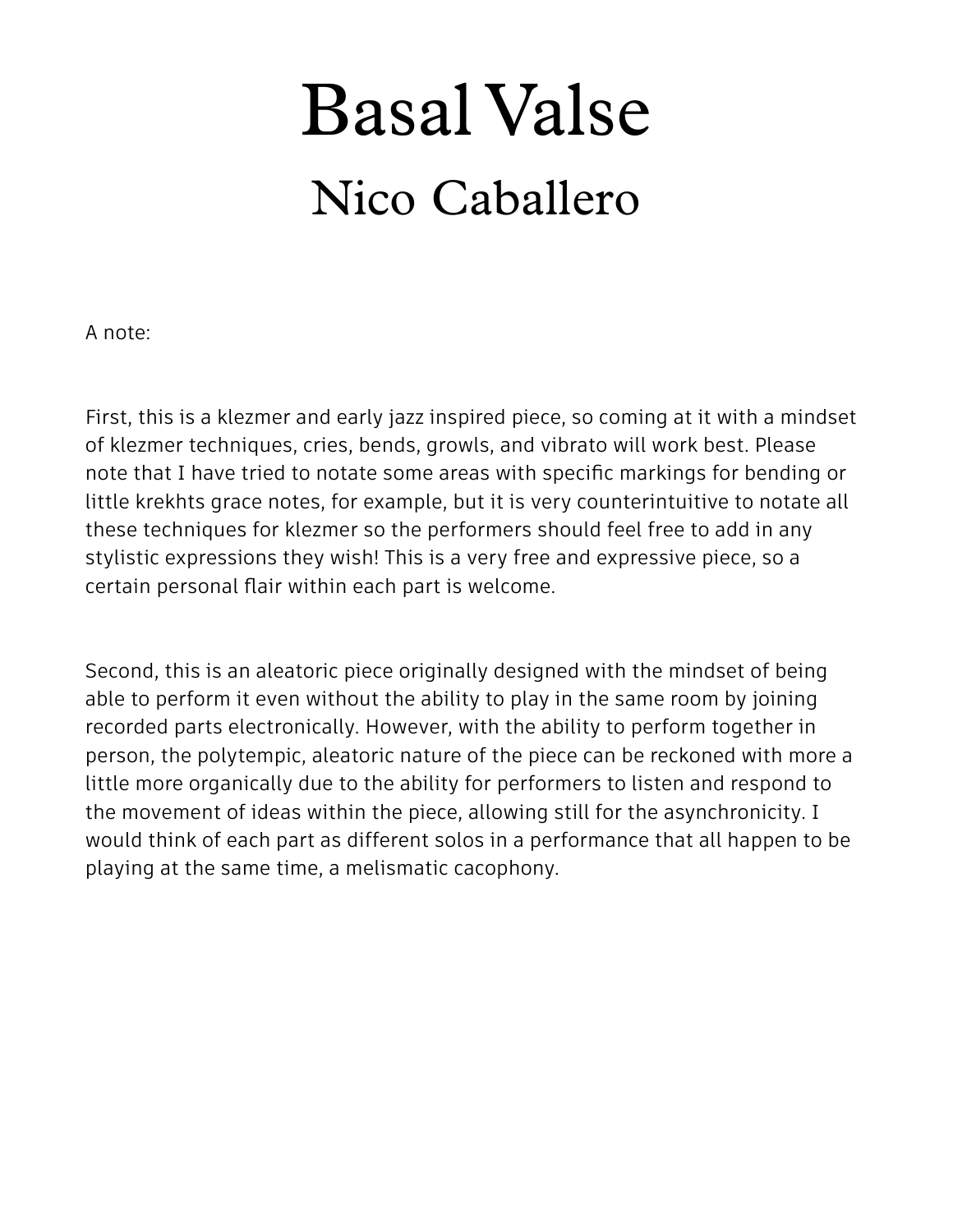Basal Valse The Melismatic Cacophony

Nico Caballero

**Expressive klezmer with wide vibrato**





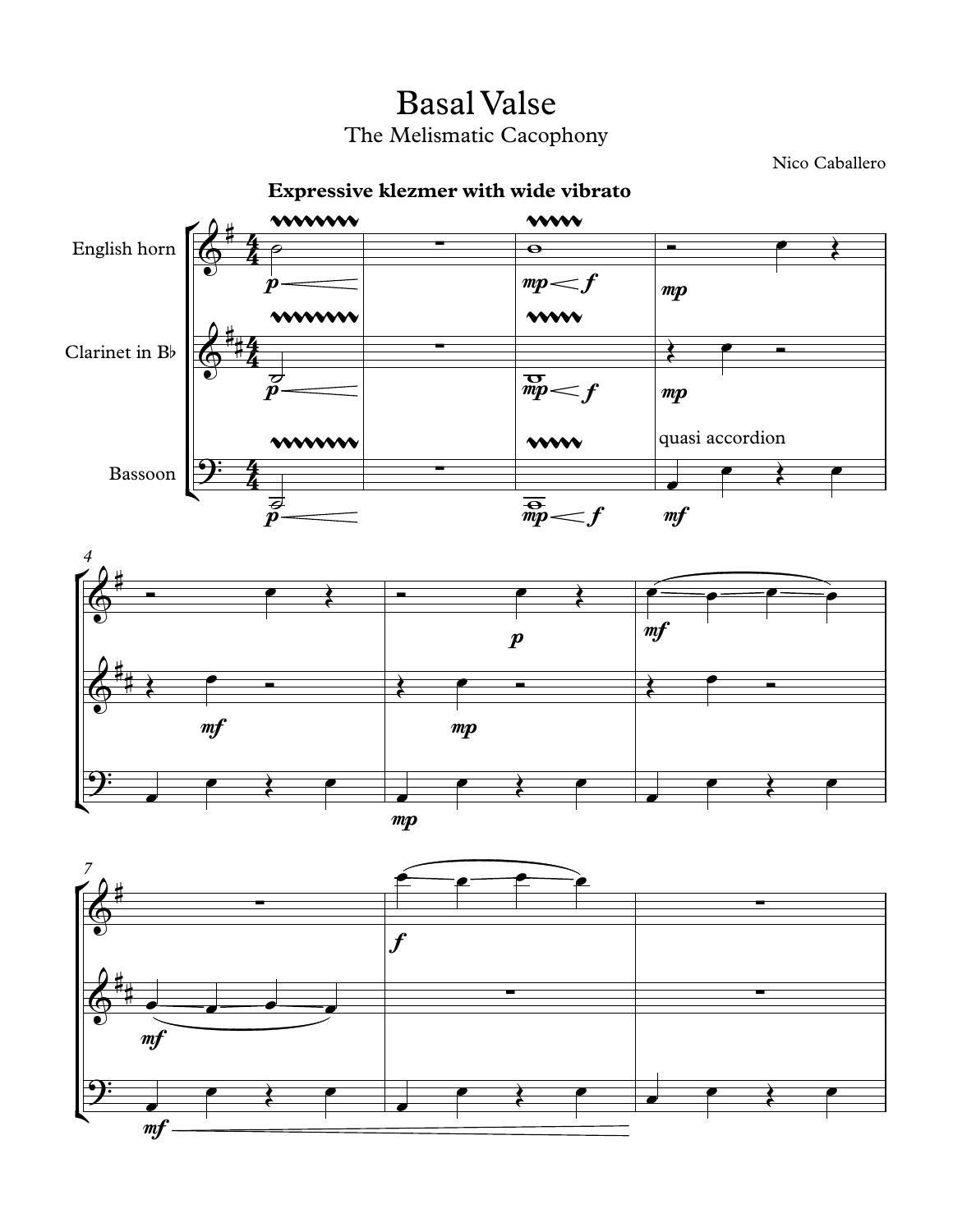



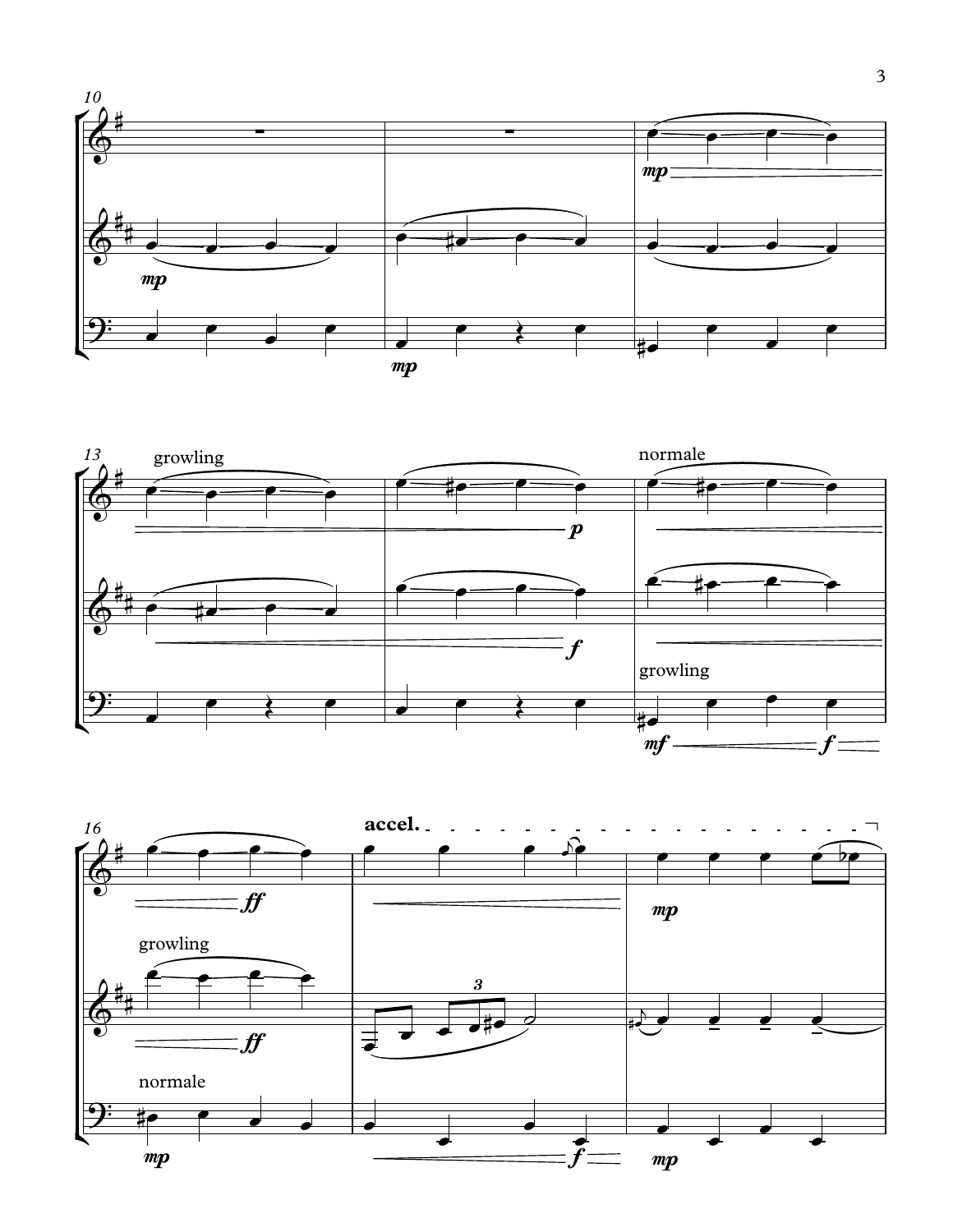





4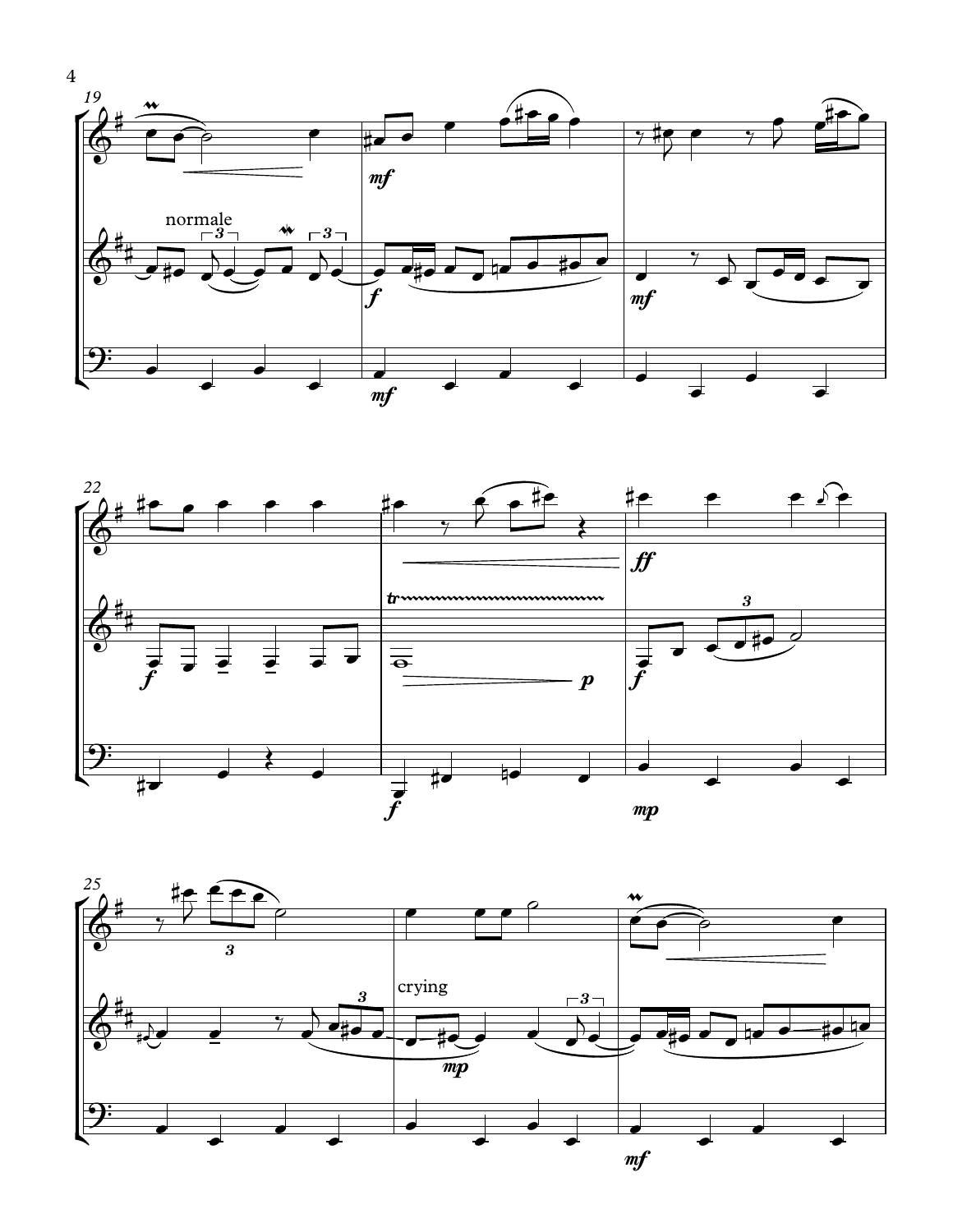



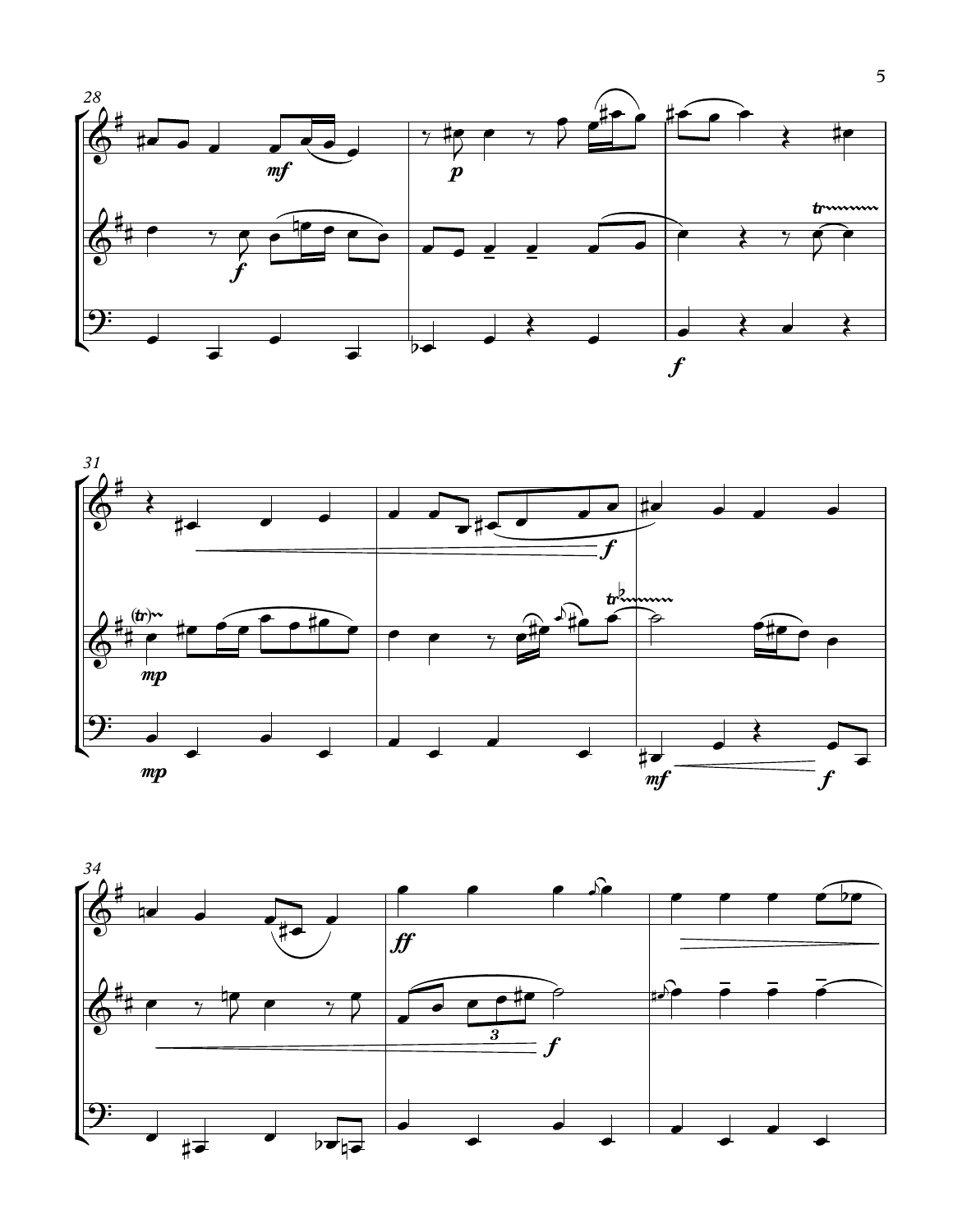





6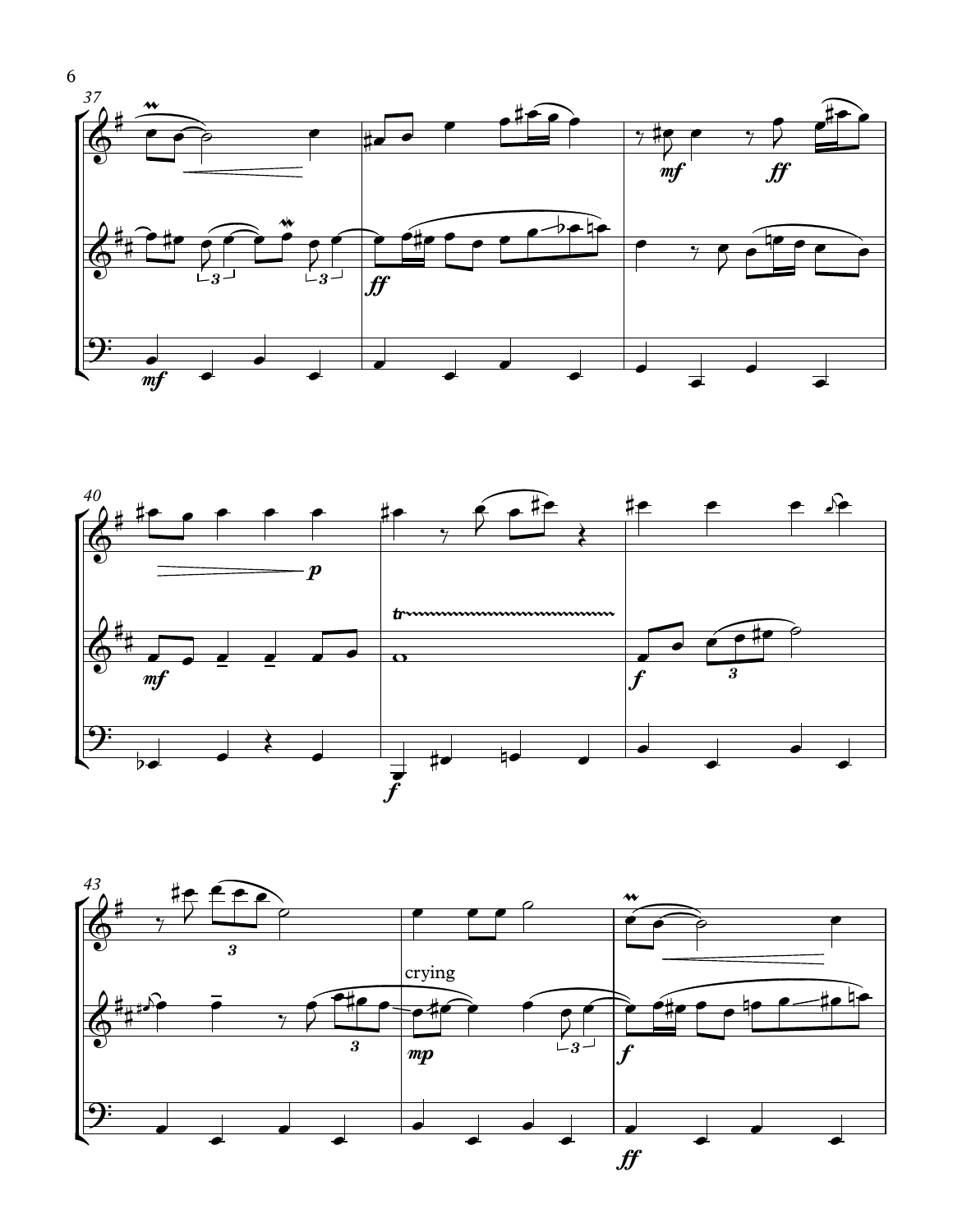



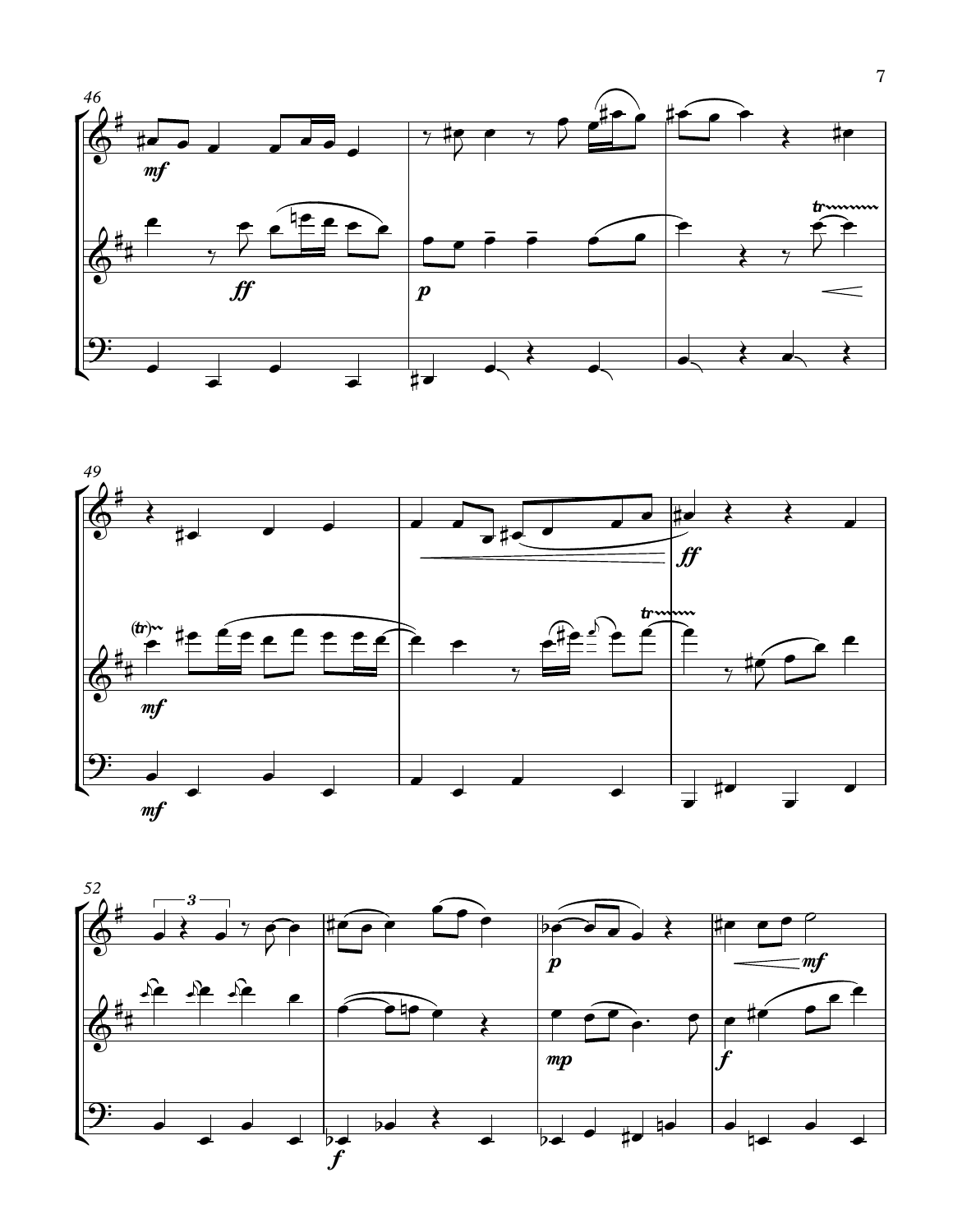